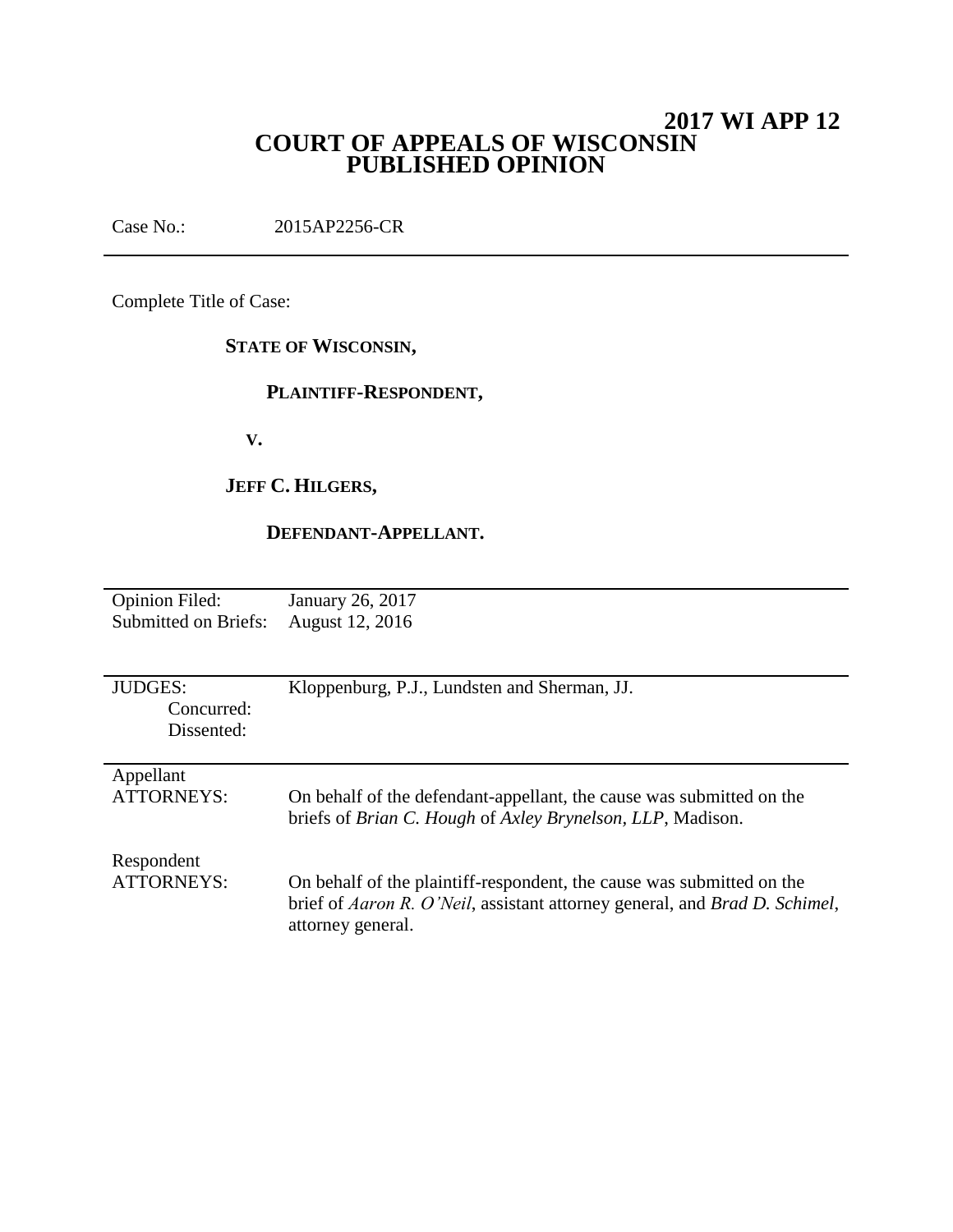## 2017 WI App 12

## **COURT OF APPEALS DECISION DATED AND FILED**

#### **January 26, 2017**

**Diane M. Fremgen Clerk of Court of Appeals**

# **Appeal No. 2015AP2256-CR Cir. Ct. No. 2014CF1512 STATE OF WISCONSIN IN COURT OF APPEALS**

#### **NOTICE**

**This opinion is subject to further editing. If published, the official version will appear in the bound volume of the Official Reports.** 

**A party may file with the Supreme Court a petition to review an adverse decision by the Court of Appeals.** *See* **WIS. STAT. § 808.10 and RULE 809.62.** 

**STATE OF WISCONSIN,**

 **PLAINTIFF-RESPONDENT,**

 **V.**

**JEFF C. HILGERS,**

 **DEFENDANT-APPELLANT.**

APPEAL from a judgment of the circuit court for Dane County: JOHN W. MARKSON, Judge. *Affirmed*.

Before Kloppenburg, P.J., Lundsten and Sherman, JJ.

¶1 SHERMAN, J. Jeff Hilgers appeals a conviction, following a jury trial, for second-degree sexual assault by corrections staff, contrary to WIS. STAT.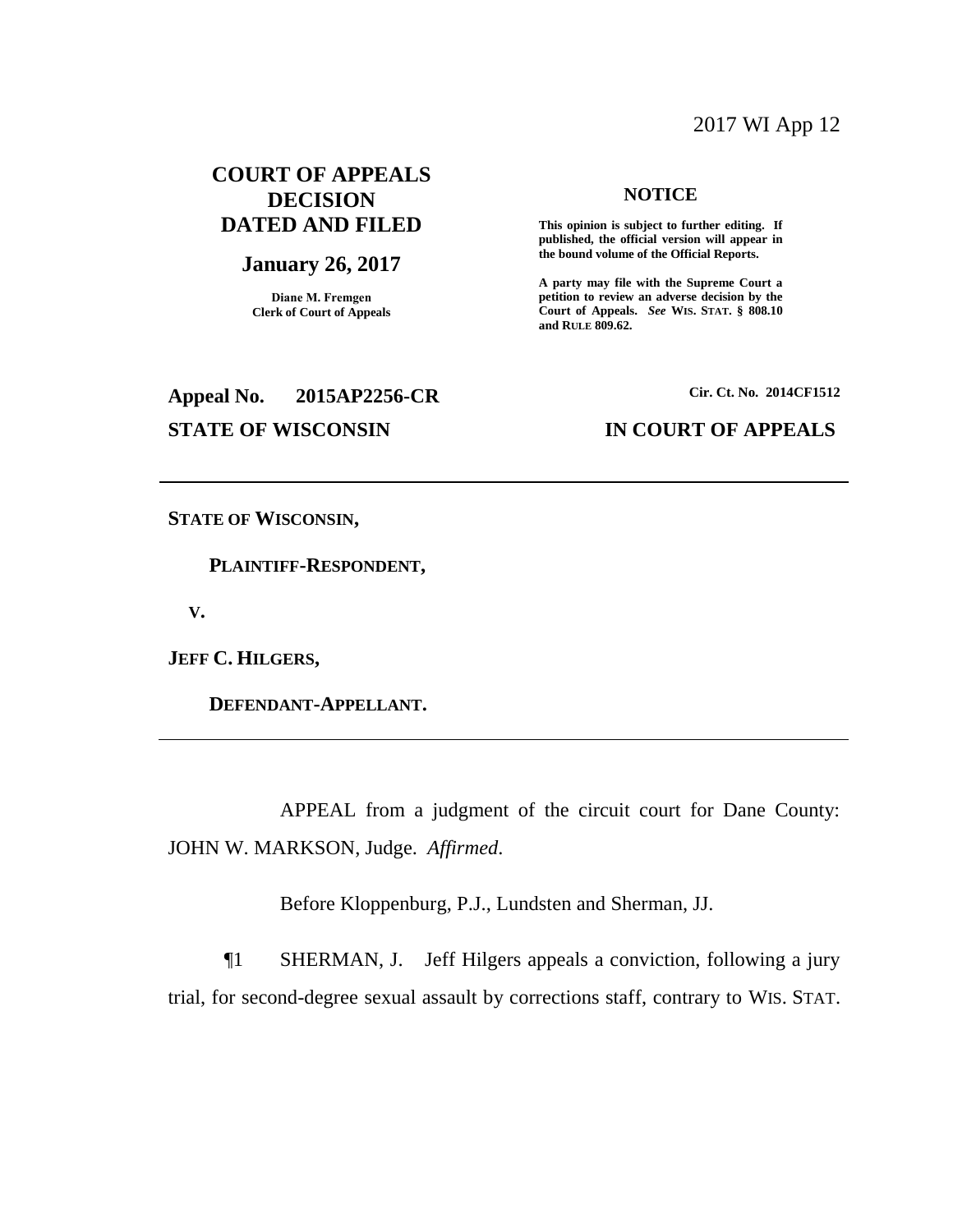$§ 940.225(2)(h) (2011-12).$  Hilgers contends that instructions to the jury misstated a requirement in § 940.225(2)(h) and that when the evidence is measured against a correct interpretation of the statute, the evidence was insufficient to support his conviction. For the reasons discussed below, we affirm.

## **BACKGROUND**

¶2 In 2012, A.C., an adult female, was sentenced to probation with six months of jail time as a condition of her probation. In October 2012, A.C. was confined in the William H. Ferris Center, one of Dane County's three jail locations. While A.C. was confined at the William H. Ferris Center, she met Hilgers, a Dane County Sheriff's Department correctional officer.

¶3 In December 2012, A.C. was placed in the home detention program pursuant to WIS. STAT. § 302.425(2), and detained at her personal residence, where her movements were restricted and monitored. While A.C. was detained at her personal residence, she and Hilgers began a consensual sexual relationship. Hilgers did not have supervisory authority over A.C. while she was in home detention.

¶4 Hilgers was charged with second-degree sexual assault, contrary to WIS. STAT. § 940.225(2)(h), which makes it a criminal offense for a correctional officer to have "sexual contact or sexual intercourse with an individual who is confined in a correctional institution." Hilgers moved to dismiss the case, arguing that his sexual activity with A.C. at *her residence* did not satisfy the statute's

 $\overline{a}$ 

<sup>&</sup>lt;sup>1</sup> All references to the Wisconsin Statutes are to the 2011-12 version unless otherwise noted.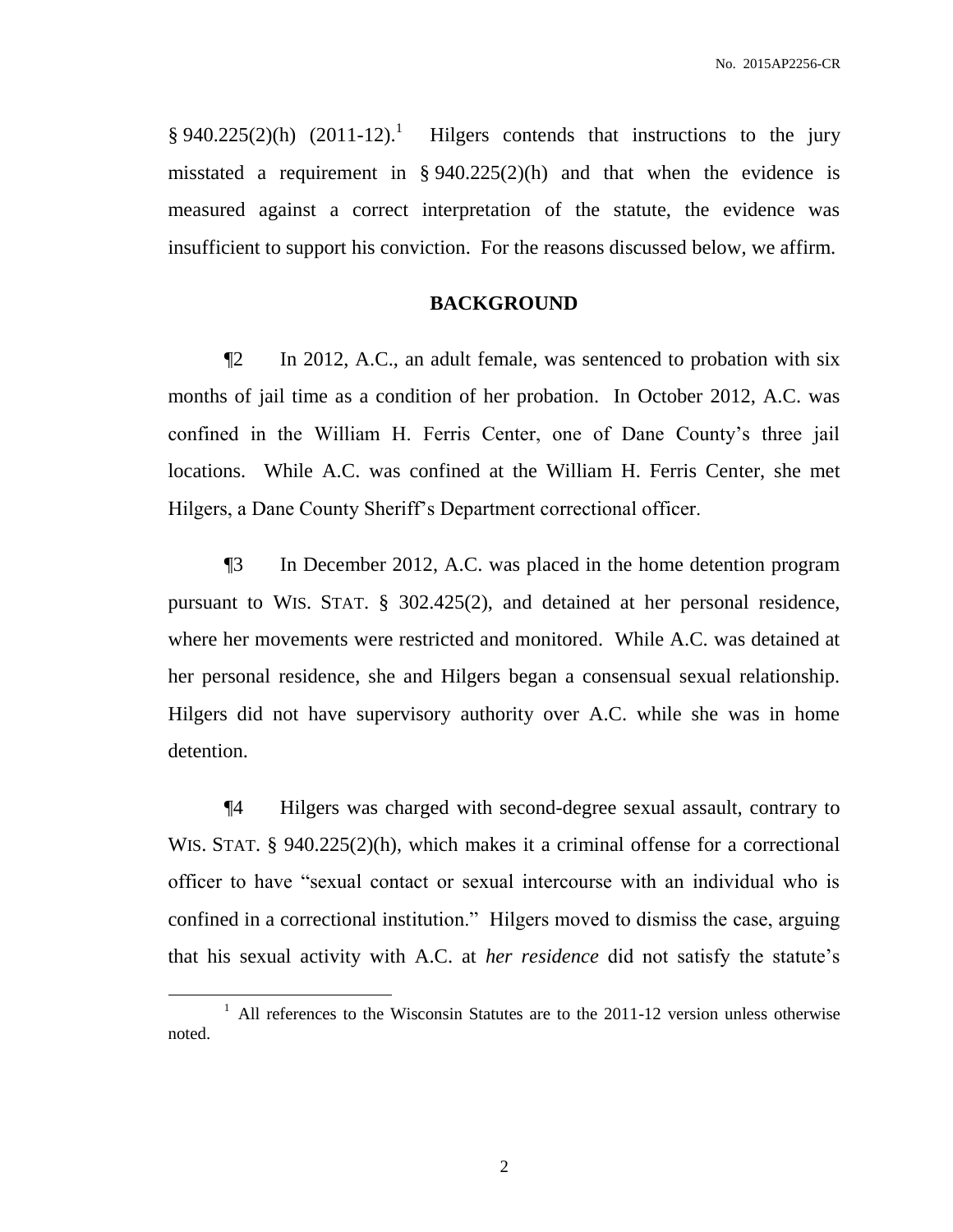requirement that such activity occur while the convicted person is "confined in a correctional institution." The circuit court denied Hilgers' motion, concluding, as a matter of law, that an individual participating in the home detention program is "confined in a correctional institution."

¶5 Thereafter, the case was tried to a jury. At the jury instruction conference, the circuit court proposed that the jury be instructed that "participation in a jail home detention program constitutes confinement in a correctional institution." Hilgers objected, arguing that the court's proposed language was "inappropriate" because a person participating in a home detention program is not confined in a correctional institution. The court overruled Hilgers' objection and the jury was instructed: "[A.C.] … was confined in a correctional institution. Participation in a jail home detention program constitutes confinement in a correctional institution."

¶6 The jury found Hilgers guilty of the charged offense. Hilgers appeals.

### **DISCUSSION**

¶7 WISCONSIN STAT. § 940.225(2)(h) makes it second-degree sexual assault for a correctional staff member to have "sexual contact or sexual intercourse with an individual who *is confined in a correctional institution*." (Emphasis added.) Hilgers contends that an individual who is detained in his or her residence while participating in the home detention program is not "confined in a correctional institution" at that time, but is instead confined in his or her residence. Hilgers argues that because a party detained in his or her home while participating in the program is not "confined in a correctional institution," the circuit court erred in instructing the jury that A.C. was, as a matter of law,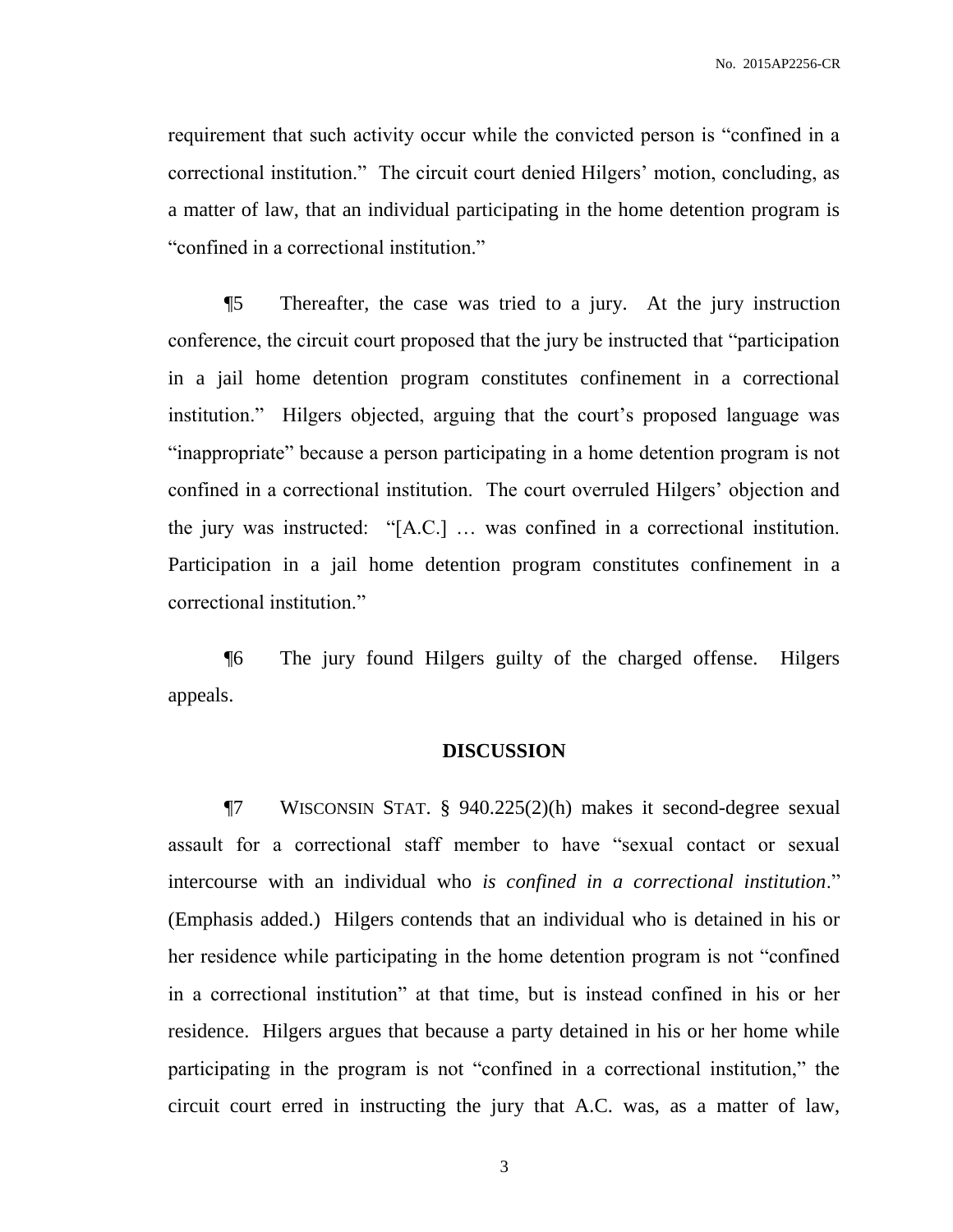"confined in a correctional institutional." According to Hilgers, the evidence was insufficient under a correct view of the law and, therefore, the evidence was insufficient to support his conviction.

¶8 We question whether the sufficiency of the evidence in the circumstances here is measured against the instruction actually given or instead, as Hilgers seemingly assumes, is measured directly against the underlying statute. However, we need not address this topic because we conclude that the instruction that was given was consistent with the statute.

¶9 To determine whether home detention is "confine[ment] in a correctional institution," we must interpret WIS. STAT. § 940.225(2)(h). Statutory interpretation presents a question of law, which is subject to our de novo review. *State v. Cole*, 2000 WI App 52, ¶3, 233 Wis. 2d 577, 608 N.W.2d 432. The goal of statutory interpretation is to ascertain and give effect to the intent of the legislature. *State v. Kirch*, 222 Wis. 2d 598, 602, 587 N.W.2d 919 (Ct. App. 1998). When interpreting a statute, we begin with the statute's text, giving it its common, ordinary, and accepted meaning, except that we give technical or specially defined words their technical or special definitions. *State v. Warbelton*, 2008 WI App 42, ¶13, 308 Wis. 2d 459, 747 N.W.2d 717. If the language of the statute is plain and unambiguous, our inquiry ends and we apply the plain meaning. *Id.*

¶10 In ascertaining the plain meaning of a statute, we must focus on more than a single sentence or a portion thereof. *State v. Ziegler*, 2012 WI 73, ¶43, 342 Wis. 2d 256, 816 N.W.2d 238. "We therefore interpret statutory language in the context in which it is used, 'not in isolation but as part of the whole.' In addition, we must construe statutory language reasonably. An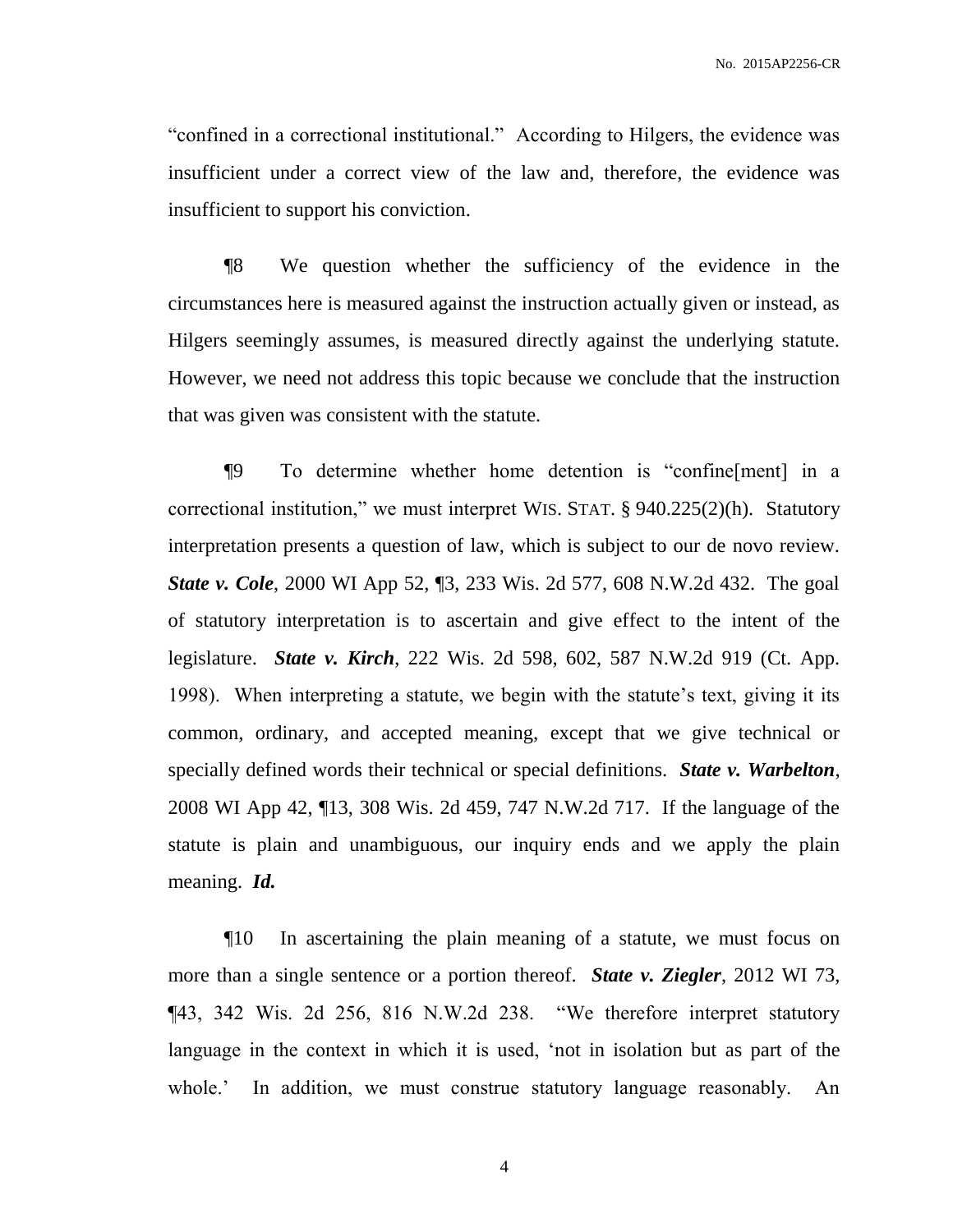unreasonable interpretation is one that yields absurd results or contravenes the statute's manifest purpose." *Id.* (quoted source and internal citations omitted).

¶11 Neither party argues that WIS. STAT. § 940.225(2)(h) is ambiguous, and we agree that it is not. Accordingly, we apply the plain meaning of the statutory language.

¶12 "Correctional institution" is defined by WIS. STAT. § 940.225(5)(acm) as "a jail or correctional facility, as defined in [WIS. STAT. §] 961.01(12m) ...." As is relevant here, "[j]ail or correctional facility" is defined to mean "[a] jail, as defined in [WIS. STAT. §] 302.30 …." Sec. § 961.01(12m)(b). Section 302.30 in turn defines "jail" as "includ[ing] municipal prisons and rehabilitation facilities." Giving "confined in a correctional facility" its plain meaning, in order for Hilgers to have violated  $\S$  940.225(2)(h), A.C.'s home detention must have constituted confinement in a jail or municipal prison.

 $\P$ 13 Pursuant to WIS. STAT. § 302.425(2), "a county sheriff or a superintendent of a house of correction may place in the home detention program any person confined in jail" and "may transfer any prisoner in the home detention program [back] to the jail." If a prisoner is placed in the home detention program, the sheriff or superintendent may "provide that the prisoner be detained at the prisoner's place of residence or other place designated by the sheriff or superintendent and be monitored by an active electronic monitoring system." Sec. 302.425(3). The plain meaning of this language is that confinement in a jail includes detention in a home detention program.

¶14 In addition, WIS. STAT. § 302.425(5) states that "a prisoner in the home detention program *is considered to be* a jail prisoner but the place of detention is not subject to [certain specified] requirements for jails." (Emphasis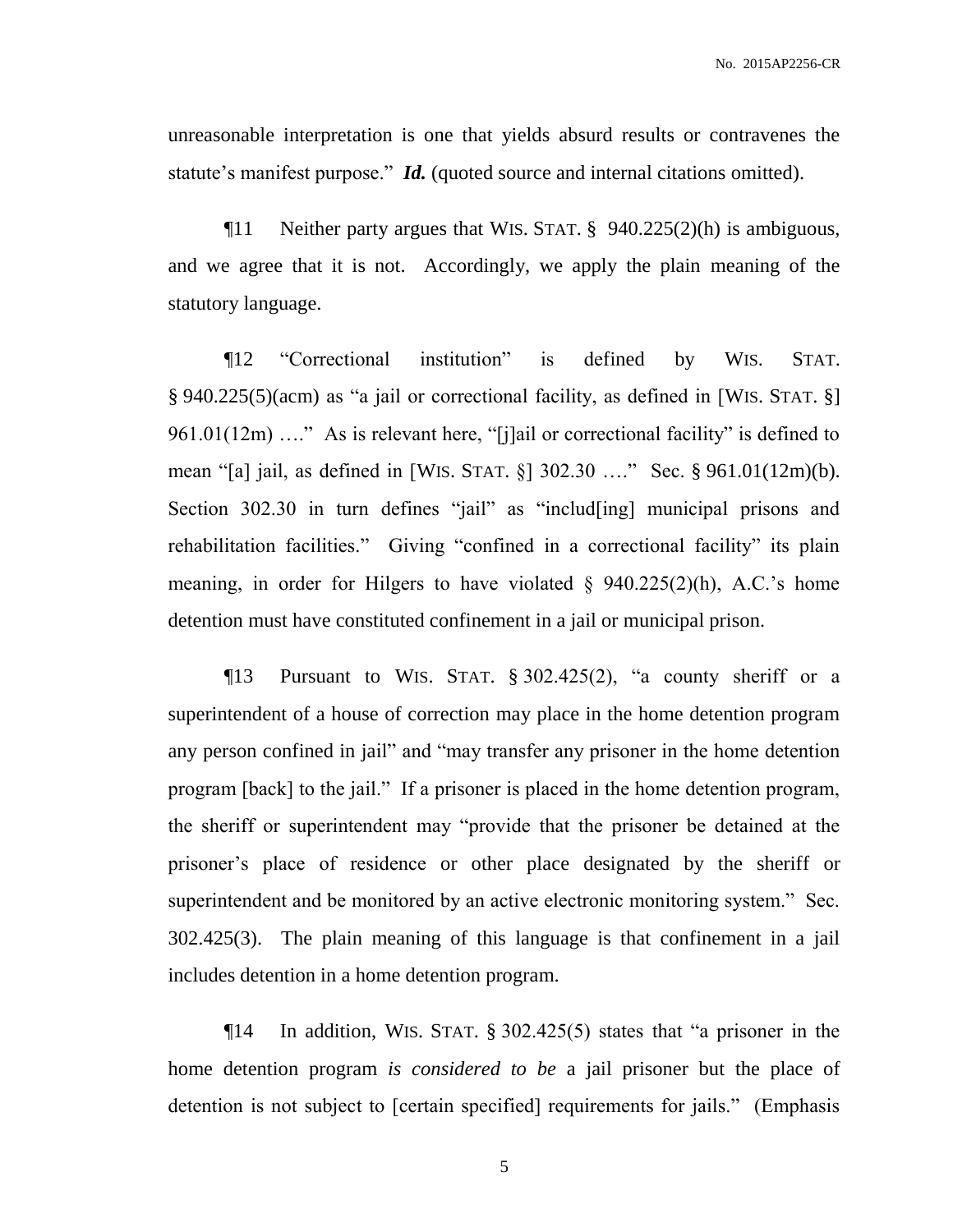added.) We conclude that the plain meaning of "jail prisoner" is a person confined in a jail and, therefore, it follows that the legislature here is stating that a person in home detention is "considered to be" a person confined in a jail.

¶15 WISCONSIN STAT. § 302.425 provides that when a prisoner is "confined in jail," the prisoner may be "detained at the prisoner's place of residence" as part of home detention program. We conclude that under § 302.425, a prisoner participating in the home detention program remains at all times "confined," that is to say imprisoned, in a jail. However, under the program, the prisoner's confinement in jail may consist of detention in the prisoner's residence. The fact that the prisoner is "detained" during the prisoner's participation in the program at a location other than a jail facility does not negate the fact that the prisoner remains confined in a jail for purposes of § 302.425 and, therefore, "confined in a correctional institution" for purposes of WIS. STAT.  $§ 940.225(2)(h).$ 

¶16 We also observe that, even if we concluded that the relevant statutory language was ambiguous, we would affirm Hilgers' conviction. One obvious purpose of WIS. STAT. § 940.225(2)(h) is to protect prisoners who are vulnerable because they are subject to the substantial control of correctional officers. As we have seen, sheriffs have substantial discretion with respect to the housing of prisoners confined in the county jail. Just as the sheriff can move prisoners between the three county facilities in Dane County, so also can the sheriff move a prisoner both into and back out of home detention, or other designated location, as the need arises. No statutory provisions limit the discretion of the sheriff in deciding when to detain a prisoner in home detention and when to return the prisoner to a county facility. Thus, it is more reasonable to construe the statutes as providing protection to prisoners in home detention.